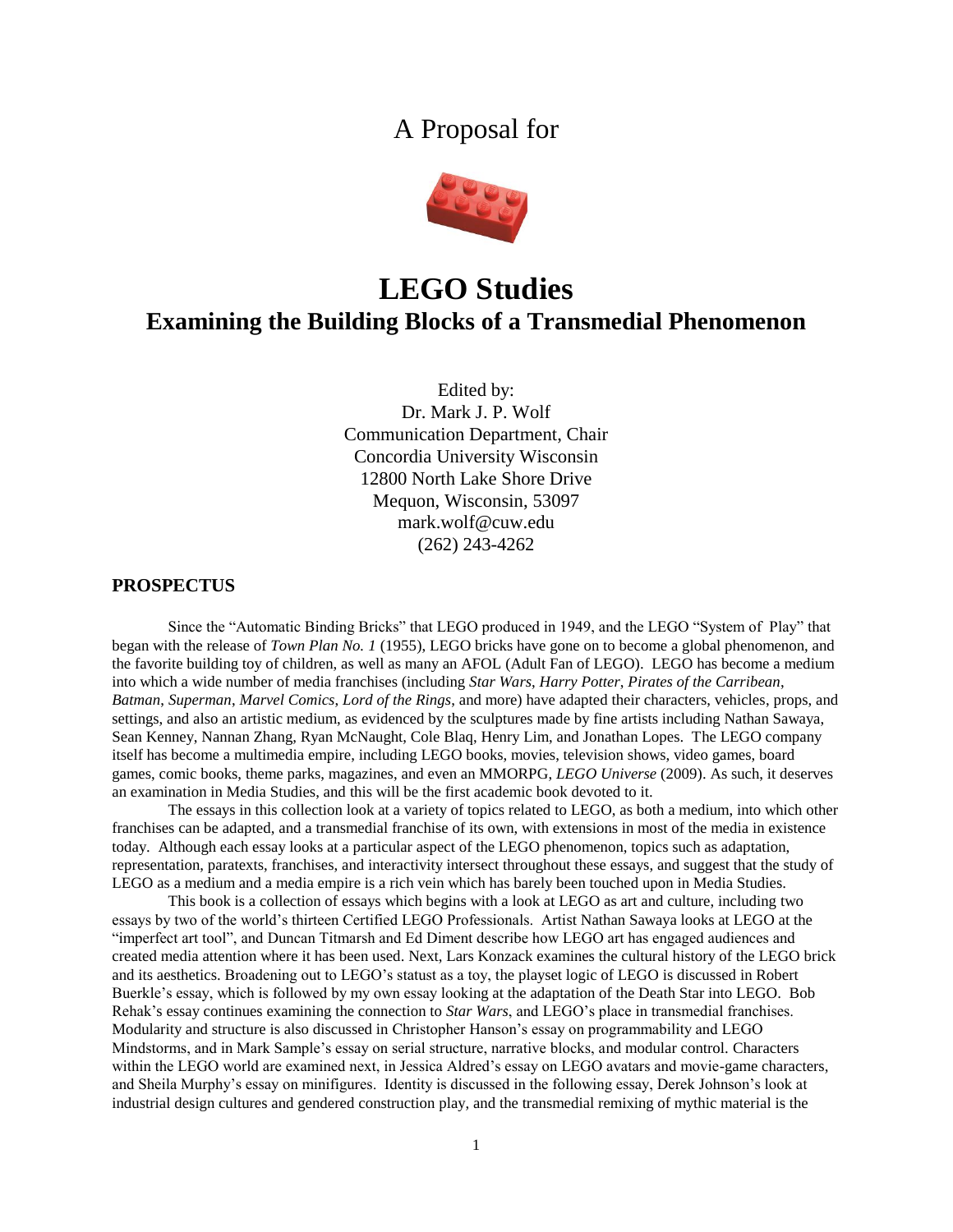topic of Lori Landay's essay. The perspective broadens even more to the virtualization of LEGO, in Kevin Schut's essay; and in Seth Gidding's essay, the impossibility of studying all the ways LEGO is played with by children. Jason Mittell's closing essay then questions how LEGO Studies relates to the academy, commenting on the other essays in this collection. Finally, the book ends with an Annotated Resource Guide for LEGO Scholarship, a list of books, films, websites, and other media that scholars of LEGO might find useful.

# **COMPETITION**

Currently there are no academic books examining the phenomenon of LEGO. There are some journalistic books, a few history books, and many popular general-audience books about LEGO, but nothing from university presses, and nothing with such an academic and scholarly outlook.

# **AUDIENCE & MARKET CONSIDERATIONS**

The book is designed to appeal not only to scholars, but to be accessible to a general audience interested in popular culture. The interdisciplinary nature of the topic suggests that there ought to be an academic audience for the book in a variety of fields, including Popular Culture Studies, Comparative Media Studies, Video Game Studies, and other branches of Media Studies, as well as other areas such as American Studies, studies of toy industries, studies of play and interactivity, and so forth. The writing style, while academic, is still accessible enough for a college-educated audience, and lively enough to engage readers outside of a classroom, and the Appendix should be useful as well.

Institutions whose members the book might interest:

Society for Cinema and Media Studies (SCMS) Popular Culture Association (PCA) Modern Language Association (MLA)

# **STATUS OF THE BOOK**

The authors have all begun their essays, and a year's time ought to be enough for the completion of the book (in Spring of 2014). I have suggested that essays be around 5000-8000 words in length, so for 15 essays, this comes to between 75,000 to 120,000 words total, plus front and back matter. I have also included enough essays so that should one drop out of the project, there will still be enough material for the book to go ahead as planned.

# **POTENTIAL REVIEWERS**

The following academics would be qualified to comment upon this book:

**Raiford Guins** (co-editor of Routledge's *The Object Reader*) **Marsha Kinder** Stony Brook University School of Cinematic Arts Stony Brook, NY 11794-5355 University of Southern California (631)632-7460 Los Angeles, CA 90089-0281

Annenberg School for Communication & Journalism University of Southern California **Frédéric Clément** USC Annenberg, Suite 305 University of Montreal Los Angeles, CA 90089-0281 7979-D, Boulevard Wilfrid-Hamel (213) 740-9727 Québec, Québec, Canada, G2G 0K3 hjenkins@usc.edu frederic.clement@umontreal.ca

(213) 743-2962 **Henry Jenkins** materials and the method of the method of the method of the method of the method of the method of the method of the method of the method of the method of the method of the method of the method of the method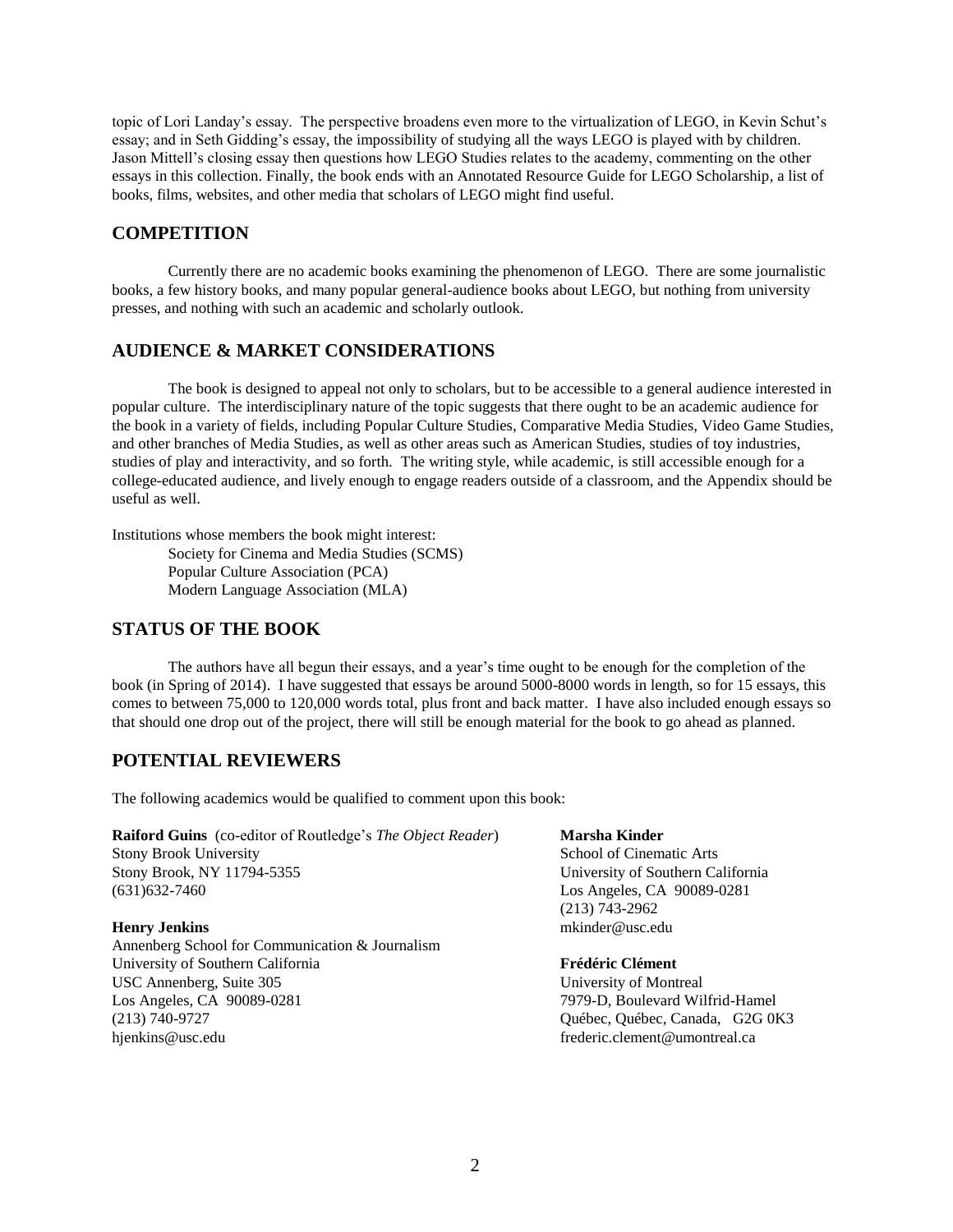# **LEGO Studies Examining the Building Blocks of a Transmedial Phenomenon**

### **Introduction**

*Mark J. P. Wolf*

### **LEGO: The Imperfect Art Tool**

*Nathan Sawaya*

LEGO is the perfect medium for the **artist** because it is imperfect:

- finite number of colors
- finite amount of sizes
- finite amount of shapes
- does not blend
- does not bend
- not malleable
- cannot be carved or chiseled
- difficult to get in quantity (not accessible)
- all right angles and sharp corners
- restrictions on size of sculptures, reality of gravity

These restrictions give the artist purpose. The artist takes these restrictions as a challenge. The artist must work through these restrictions to create the art resulting in art the takes LEGO someplace it is not typically - from the playroom to the pedestal.

LEGO is the perfect art medium for the **viewer** because it evokes emotion. This imperfect medium stirs an unexpected emotional connection in the viewer, such as nostalgia and perspective. Examples are:

- perspective to see curves
- a relationship with viewers that is defined by their personal perspective; that perspective
- which allows the viewer to see the right angles as curves.

The artist cannot make unlimited shapes but with skill and determination can trick the viewer to see any shape. Viewer sees what they want to see, even if the curves or colors are not actually there. Even given all of its restrictions, the emotional connection to the toy provides a personal connection to the art which allows them to fill the void and inject what is missing. And, in addition, there is a deep rooted nostalgic feeling for the medium... and then, thus, also for the art. In the end, LEGO art gives both the artist and the viewer purpose.

Nathan's story of becoming a lawyer and then an artist will be woven throughout the narrative. In summary: Nathan wanted to be the perfect son and man - so he did was he thought society expected... he became a NYC lawyer. It was only after Nathan rebuked society and followed his true passion to become an artist that he finally achieved his potential.

Nathan is the perfect LEGO artist because he (like the medium) had restrictions:

- He didn't go to art school
- He didn't have a mentor
- He was \$100k+ in debt with student loans from law school
- He didn't have resources, supplies or tools to create art

What he had was perspective and emotion.

### **LEGO Art Engages People**

*Duncan Titmarsh & Ed Diment*

LEGO bricks have long been used as an artistic medium and design tool, beyond mass appeal as the World's favorite toy. In an increasingly competitive market brand recognition is vital, but how can this be achieved? LEGO is such a strong draw that organizations employing LEGO art as a promotional tool often outperform expectations in terms of public engagement and media coverage. LEGO displays can draw large crowds and in turn mass media, even more so when utilizing public interaction in the build, typically resulting in positive press stories, mass blogging and mainstream press and TV coverage for even relatively modest LEGO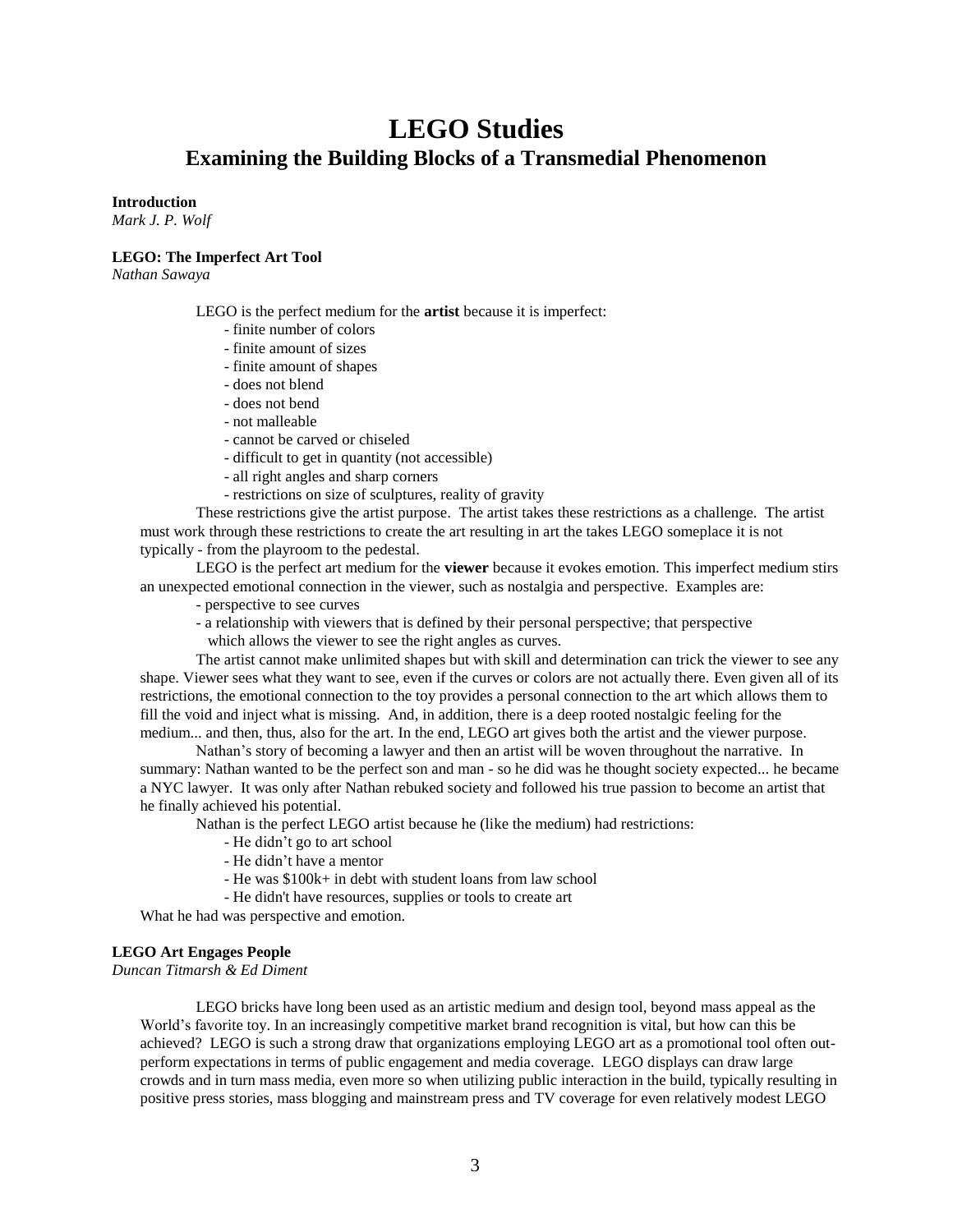events. This article looks at how professional LEGO art has helped some of the World's leading brands improve visibility and public perception. It concludes that LEGO appears to have a unique pull on customer imagination and enjoyment that shows no signs of diminishing. LEGO art lives.

### **The Cultural History of the LEGO Brick**

*Lars Konzack*

This essay is about the cultural history of the LEGO products. I will discuss the LEGO brick according to central aesthetic theories and cultural developments in the 20th century and early 21st century. I will compare the idea of the LEGO brick to Bauhaus aesthetics and see how the postmodernist cultural development influenced the modernist LEGO brick, turning them into specialized bricks often playing on vague cultural references and the hyper-modern LEGOLAND. The latest development moves away from the postmodernist view and towards storytelling and geek culture with video games, board games in fantastic settings and with subcreations such as the Star Wars universe, Batman Universe, and Tolkien's Middle-earth.

# **Playset Logic: The Paratextual Design of the LEGO Video Games**

*Robert Buerkle*

Following the runaway success of *LEGO Star Wars: The Video Game* in 2005, game studio Traveler's Tales has given the Lego treatment to a wide variety of Hollywood franchises, including *Indiana Jones*, *Batman*, *Pirates of the Caribbean*, *Harry Potter*, and, most recently, *The Lord of the Rings*. This essay examines the relationship between these videogames and the narrative franchises from which they are adapted.

Video game tie-ins typically follow one of two routes: they straightforwardly rehash the narrative from which they are adapted, or they depart from the primary narrative altogether by telling some alternate story. The LEGO games are unique in that rather than simply "retell" the stories of their source franchises, they selfconsciously re-enact them in a manner that acknowledges and rewards the player's familiarity (rather than punish it with redundancy). This is largely done through parody, pantomime, and abstraction, and resultantly, the stories can be unintelligible to those unfamiliar with the originals. These games are an example of what Jonathan Gray, borrowing a term from Gerard Genette, calls a "paratext": a creative work that is designed to function adjacent to an original text, providing a richer experience through the interplay of multiple media parts. Using prior work in parody, convergence, nostalgia, and retold stories, this paper examines the manners by which the Lego games satisfy two parallel audiences: fan communities (for whom the parody is a source of celebration rather than deconstruction) as well as children (for whom narrative retelling plays a significant developmental role).

Ultimately, this paratextual design is made possible by the "playset" logic afforded by the Lego brand. Unlike other tie-in video games, Luke Skywalker or Harry Potter are not presented as traditional characters, but as plastic toys enacting those pre-established roles, and as such, the player is not diegetically positioned behind an avatar so much as reflexively addressed as a child "playing with" the components of a narrative franchise. Players can escape the diegetic logic of the original texts by importing alternate characters into familiar scenes and are permitted to wander from the narrative path to access the areas "just off screen," allowing the sort of narrative experimentation common to action figures and other branded toys.

# **Adapting the Death Star to LEGO: The Case of Set #10188**

*Mark J. P. Wolf*

When one of the world's most famous toymakers decided to license one of the world's most popular media franchises, a successful new line of products perhaps seemed inevitable. The first LEGO set based on the *Star Wars* galaxy appeared in 1999, and since then, over 200 different sets have appeared. Most of the work found in Adaptation Studies considers the adaptation of a narrative from one medium into another (novels to films, films into television shows or video games, and so forth), but in the realm of transmedial franchises set in imaginary worlds, we also find adaptation into toys and playsets, through other kinds of media, such as LEGO bricks. Adaptation into a physical playset is qualitatively different from narrative adaptation between audiovisual media, since it involves not the adaptation of a narrative, but rather the settings, objects, vehicles, and characters from which a narrative can be interactively recreated and re-enacted by the user. At the same time, this kind of adaptation still shares many of the same issues and processes and can be discussed in relation to them (for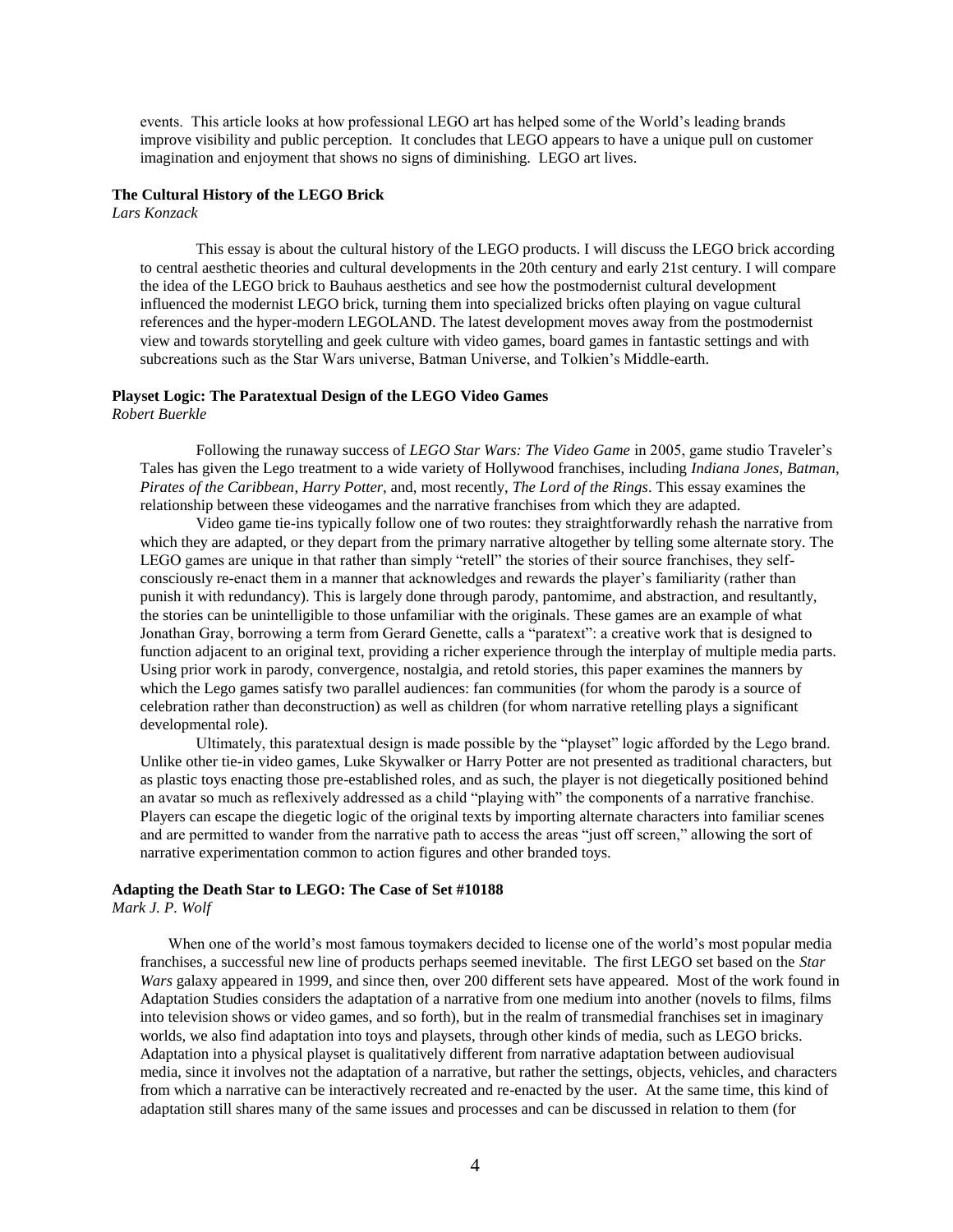example, video games also deal with adaptation into interactive form, and the narrative recreation made possible by a particular playset may still require the adaptation of the original narrative on which it is based).

The adaptation of the Death Star from the *Star Wars* movies into LEGO set #10188 (released in 2008) provides a good example of such an adaptation, and reveals many of the concerns involved in the processes involved. This essay looks specifically at set #10188 which combines the two Death Stars from Star Wars Episodes IV and VI, and recreates various interior sets from them in miniature, while also representing the overall spherical form of the Death Star, complete with surface gun towers and the superlaser crater. It will also consider adaptation from traditional media such as film to interactive media, particularly the playset, and the way franchises and narratives are adapted to them, using the Death Star as an example.

### **Lucasfilm and LEGO: The Building Blocks of Transmedial Franchises**

*Bob Rehak*

In 1999, the *Star Wars* franchise became the first intellectual property to be licensed by LEGO in over three decades, with sets based on both the original and prequel trilogies becoming best-sellers over the next decade and a half. During that same period, LEGO licensed additional franchise properties such as *The Lord of the Rings*, *Batman*, and *Teenage Mutant Ninja Turtles*, signaling a new industrial alliance within transmedial storytelling systems and convergent media forms of fantastic blockbuster culture. This essay uses the LEGO/*Star Wars* history to examine shifts in the fortunes of both companies and their product lines, emphasizing the ways in which LEGO's modularity and near-infinite adaptability harmonized with Lucasfilm's efforts to expand and extend the *Star Wars* property through its own "modularization" of production, including prequelization, the recasting of key characters, and the eventual conversion of iconic characters, settings, and vehicles into animated forms such as the *Clone Wars* series (2003, 2008-present) and video games set in the world of LEGO. LEGO thus emerges as both the prototype and future of transmedial franchise building, exposing underlying industrial logics of substitution and recombination of fantasy assets, and marking a negotiated succession between analog and digital media culture.

### **Brick by Brick: Modularity and Programmability in Mindstorms and Gaming** *Christopher Hanson*

LEGO's educational "Mindstorms" products invite consumers to build robotic devices and automatons which incorporate programmability as a central feature. As with traditional LEGO sets, the "hardware" of Mindstorms sets may be assembled into many configurations by attaching blocks and components to one another; these modular elements may include optical sensors such as cameras and motors which can enable movement and autonomic actions. Furthermore, Mindstorms kits include a "Brick" computer which may be programmed by the user to control the motors, sensors, and other such parts. This Brick and its associated electromechanical components are physically built into the hardware model, but operate as a unique interface between programmable software and hardware modules.

Mindstorms occupy a space within a range of texts and practices historically associated with frivolity which instead repurpose play for more "serious" endeavors (such as the recent Serious Games movement). LEGO Mindstorms are also representative of practices of games which incorporate programming or pseudoprogramming as part of a core play mechanic. Earlier games such as *Robot Osyssey* (1984) and *Carnage Heart*  (1995) employ sequences in which the player must author simplified programming code in order to accomplish game objectives; in the case of these two games, the player must "program" robots in the game to perform specific tasks such as successfully navigating hazardous arenas of play.

The "programming" that a player authors in such games and in building Mindstorms is a highly simplified form, often employing a visual mode which uses symbols such as virtual computer chips (each for a for specific task), which a player may place in different sequences in order to achieve distinctive goals. In the case of Mindstorms, the modularity of LEGO pieces is echoed in the software code which enthusiasts use to program Mindstorms Brick computers—the primary programming languages employed in the sets emphasize simplicity for those without backgrounds in computer programming. This paper will explore the programmability and modularity of Mindstorms and similar games which employ this game mechanic, along with the associated visual modes of representation which these software toys employ to render programming more legible and approachable. Finally, I will examine the ways in which these practices operate at the intersection of software studies and game studies.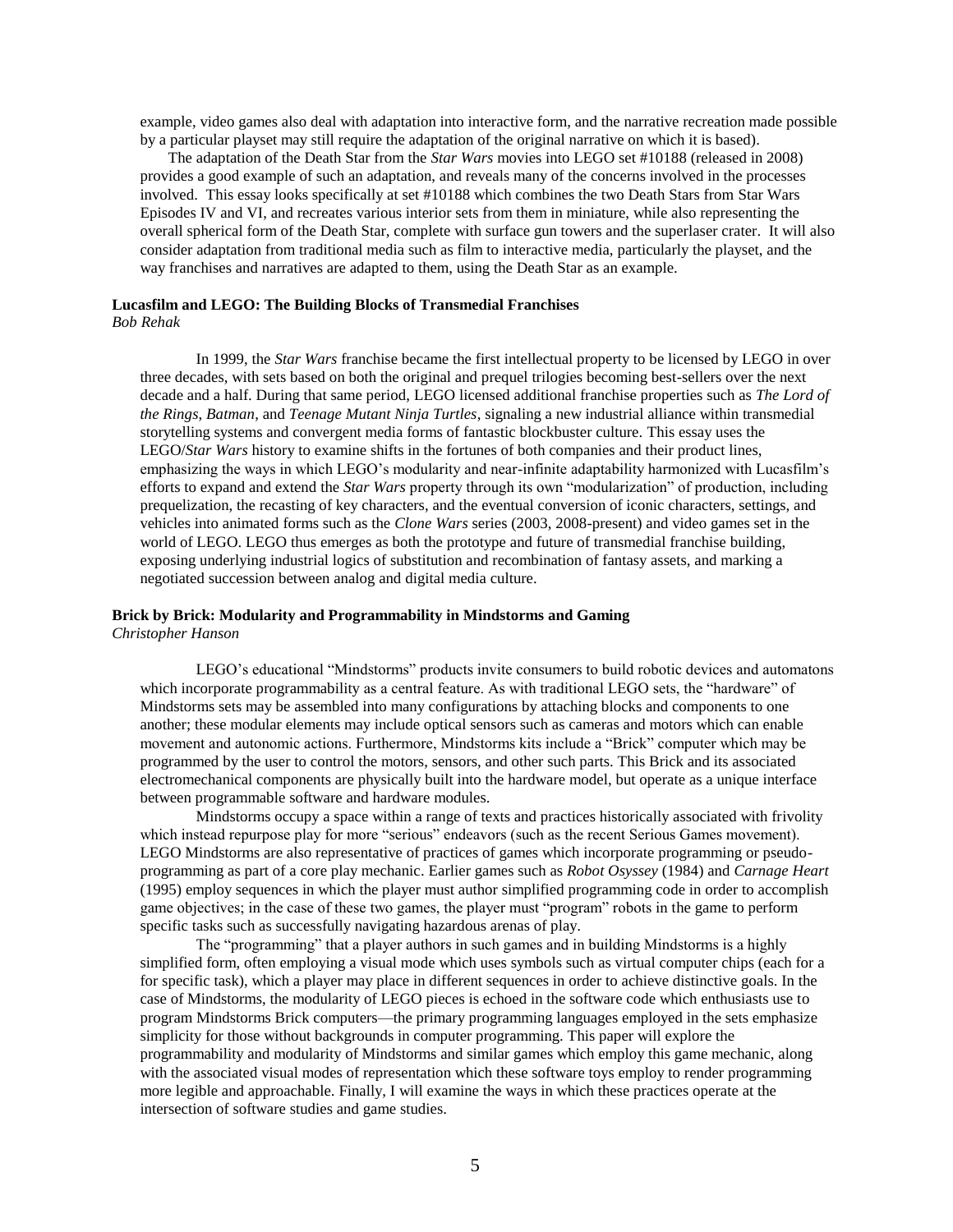# **Building the LEGO Classroom: The Global and Local Management of Motivation and Engagement in LEGO Robotics Pedagogy**

*Michael Lachney*

This essay examines the classroom management discourses that are used to transition educators from a traditional classroom structure to one that supports dominant LEGO Robotics activities, lessons, and curricula. These discourses of classroom management are useful for analyzing emerging pedagogical frames that address the student motivation and engagement problem in United States STEM education. At this local school level, global competition emergence through an intertextual web of statements that constitute how teachers should manage the "extraordinary levels of motivation and enthusiasm" that are discursively positioned as absent from traditional STEM classrooms, but found when students work through project-based activities with LEGO Robotics (Gura 2011, 35). I argue that this transition is represented on multiple levels, as the discourses on the management of motivation and engagement in the classroom, scale up to the management of motivation and engagement in global STEM competition and especially at FLL competitions. To begin, I situate LEGO Robotics within a frame of national interest to foster functionalist literacies that aim to help the United States compete for innovation in STEM fields. Next, First Lego League international competitions are shown to be sites where the quest for innovation is globally managed through the organization's propagated value and original term "Gracious Professionalism." Finally, I demonstrate how the discursive structures of LEGO Robotics programs scale between the global and the local to constitute particular types of classrooms, educators, learners, and pedagogies that function within a learning culture of flexible self-directed problem solving, which prepares youth for the 21<sup>st</sup> century workplace. Here, I critique the functionalist literacies of LEGO Robotics and use a Freireian approach to pedagogy to speculate on the idea of a  $21<sup>st</sup>$  century critical robotics education in after school LEGO classrooms.

### **Serial Structure, Narrative Blocks, and Modular Control in LEGO Video Games** *Mark Sample*

Video game mashups between the LEGO brand and blockbuster adventure and fantasy franchises have been a winning combination for all involved: for Nintendo, Sony, and Microsoft and their respective video game platforms; for the privately held LEGO Group, based in Denmark; and for the franchises whose narratives have been reassembled in colorful block form—*Star Wars*, *Harry Potter*, *Indiana Jones*, *Batman*, *Lord of the Rings*, and so on. While the first LEGO video game dates back to 1997 (*LEGO Island*, PC), it has been, beginning in 2005 with *LEGO Star Wars*, these franchise-based games that the LEGO name is best known for with respect to video games. These games mirror LEGO's emphasis upon recognized narrative brands in its physical construction sets, but in this essay I argue that there is a greater significance to the franchise-based LEGO video games. The games do not merely correspond to LEGO's overall marketing strategy. Rather, in games such as *LEGO Harry Potter* and *LEGO Indiana Jones* there is a suggestive alignment between the combinatory nature of LEGO bricks, the serial structure of the narratives in question, and the broader technological platform of video game consoles.

Underlying all three cases (bricks, narrative, and platforms) is the principle of modularity, which itself is a hallmark of late 20<sup>th</sup> and early 21<sup>st</sup> century life. Alternating between a close reading of several LEGO video games and a media archeological exploration of the concept of modularity, I argue that LEGO video games reveal less about their specific narrative origins and more about the prevailing narrative paradigms of the  $21<sup>st</sup>$ century.

### **LEGO My Avatar: Abstraction, Convergence, and the Contemporary Movie-Game Character** *Jessica Aldred*

This essay examines the blocky stars of Traveller's Tales' LEGO video games (including *LEGO Star Wars*, *LEGO Indiana Jones*, *LEGO Batman*, and *LEGO Harry Potter*) as rare examples of film characters that have been turned into effective video game characters. Building on Mark J. P. Wolf's (2003) analysis of early video games and Scott McCloud's (1993) work on comics, I argue that the slightly more abstract appearance of *LEGO* avatars (created, as they are, out of digital versions of the beloved building-block children's toy) produces a gap between character and realist representation into which players can more successfully project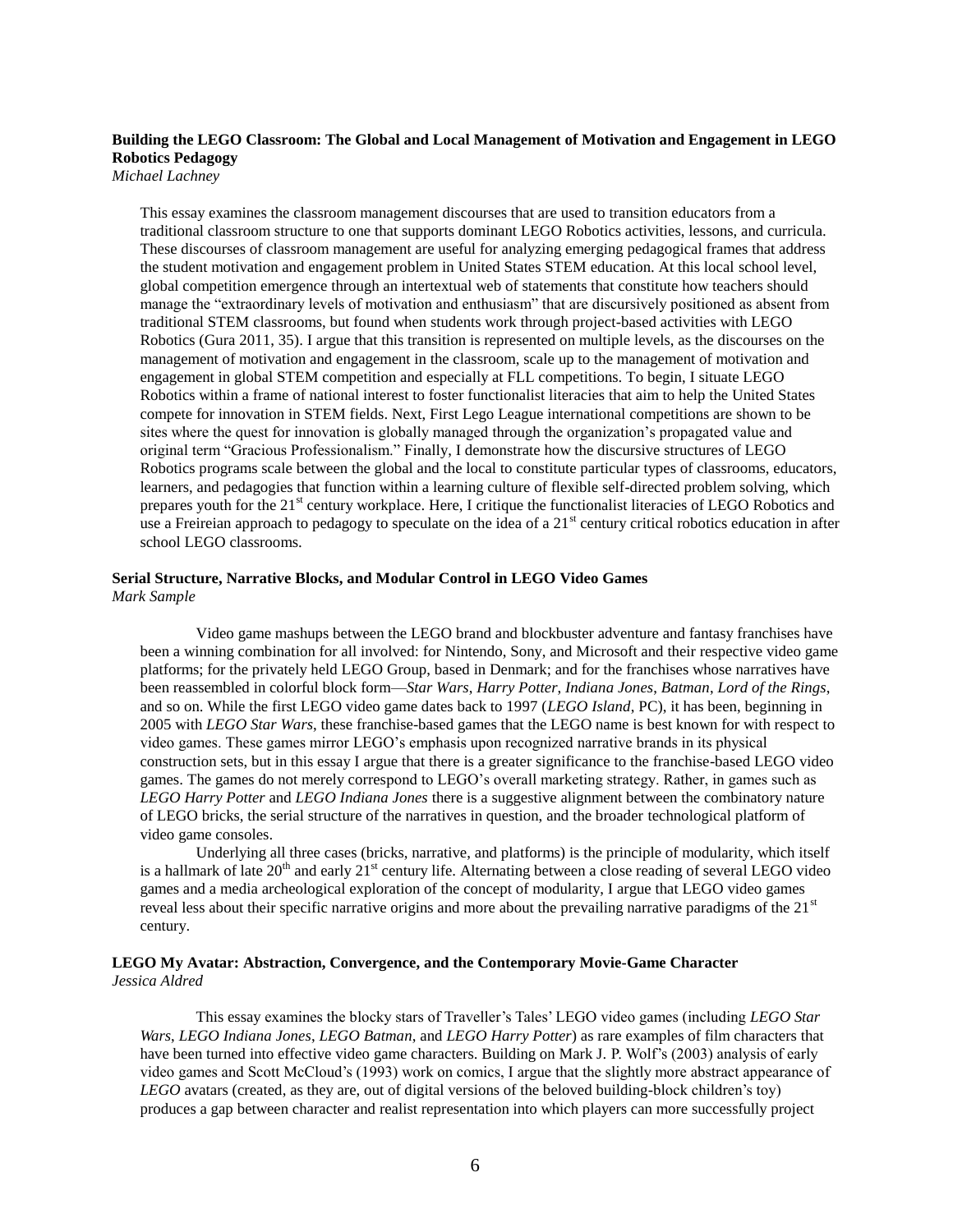themselves. This essay considers movie-licensed game characters are "doubled avatars"— figures who must strike a difficult balance between being effective avatars for their players *and* accurate stand-ins for their movie source material. Most movie-game characters prioritize this latter role as franchise IP, striving to be "indistinguishable", photorealistic avatars of the film characters on which they're based, though often at the expense of quality gameplay. By taking the opposite approach and maintaining only the most iconic similarities to their big-screen selves, LEGO characters may foreground user action and "playfulness" within the franchise storyworld instead.

As digital game characters now come to resemble their cinematic counterparts, industry wisdom suggests that these similarities will ease the consumer transition from film to game. By focusing on LEGO movie-game characters for how they problematize this assumption, I challenge more idealized forecasts for media convergence, demonstrating how fictional characters do not so much "flow" from one medium to another as they point up the remaining obstacles to such translation, placing extraordinary demands on media producers and consumers in the process.

### **MINIFIG: Abstraction, Visualization, Narrativation, or the LEGO Grand-Brand Narrative** *Sheila C. Murphy*

For many adults, LEGO bricks and products evoke profound nostalgia, yet the primary-colored LEGO bricks that adults and Gen-Xers remember barely resemble the LEGOs found in today's toy stores, websites, LEGO brand boutiques, Targets, department and museum stores of today. While it would be too ambitious to chart LEGO's complete trajectory from producer of generic plastic brick blocks (and, via those blocks, purveyor of open-ended story strategies by the children and adults who played LEGO in the past) to its current and popular products that are connected to multiple blockbuster franchises, including *Star Wars*, *Harry Potter*, *Lord of the Rings,* both Marvel and DC superheroes, *Toy Story, Cars,* and *Spongebob Squarepants*, this paper charts out how LEGO became both an iconic visual style and a brand partner via the increased use of LEGO humans or miniature figures in LEGO products. While I will discuss LEGO's industrial and cultural relationship to certain multi-platform blockbuster media franchises, my primary concern in this presentation are LEGO mini-figures or "minifigs": the seemingly generic yet specific humans who populate the LEGO toys, as well as LEGO software and games. Embracing both stereotypical and universal elements and often marked by narrative specificity (as in the Harry Potter minifig's iconic glasses and scarred forehead), LEGO minifigs ironically signal their "universal" abstractness and uniformity at the same time inviting children and adults to identify with them through acts of play and imagination. Minifigs are not us but stand in for us. They are at the center of the LEGO iconographic system that transforms everything from Middle Earth to Frank Lloyd Wright's Fallingwater into a series of carefully connected, interlocking pieces.

By examining how the LEGO minifig and block visual strategy transforms blockbuster sites of filmic and video game representation into part of the LEGO universe, I understand LEGO as more than a brand or company and instead as visuality that now extends beyond official licensed products. Through LEGO we witness another approach to the now familiar logic of media convergence: by official and unofficial LEGO efforts that now include homemade LEGO bricks, minifigs, and art, LEGO visuality has become a way to mashup and translate other popular narratives into the decidedly nostalgic, maker, geek code of LEGO.

# **Chicks with Bricks: Building Creative Identities Across Industrial Design Cultures and Gendered Construction Play**

*Derek Johnson*

The 2012 introduction of the "LEGO Friends" theme —construction sets that targeted young female consumers via pastel-colored bricks and "mini-dolls" in lieu of the ubiquitous "mini-figure"— called into relief the LEGO Company's uneasy position within gendered industrial marketing and production cultures. Many consumers and cultural critics alike approached the new product line with healthy suspicion towards its limited, binary view of gendered play, looking back nostalgically at historical marketing campaigns in which LEGO had instead positioned its bricks for non-gender-segregated play. Some questioned the legitimacy of the industrial design practices behind the "Friends" theme as well, sometimes outwardly devaluing the designs on the basis of their feminization compared to other LEGO themes, but other times accusing LEGO marketers of having problematically equated girl appeal with dumbed down construction dynamics compared those for their core market of boys. With the Campaign for Commercial-Free Childhood labeling "Friends" as a candidate for "The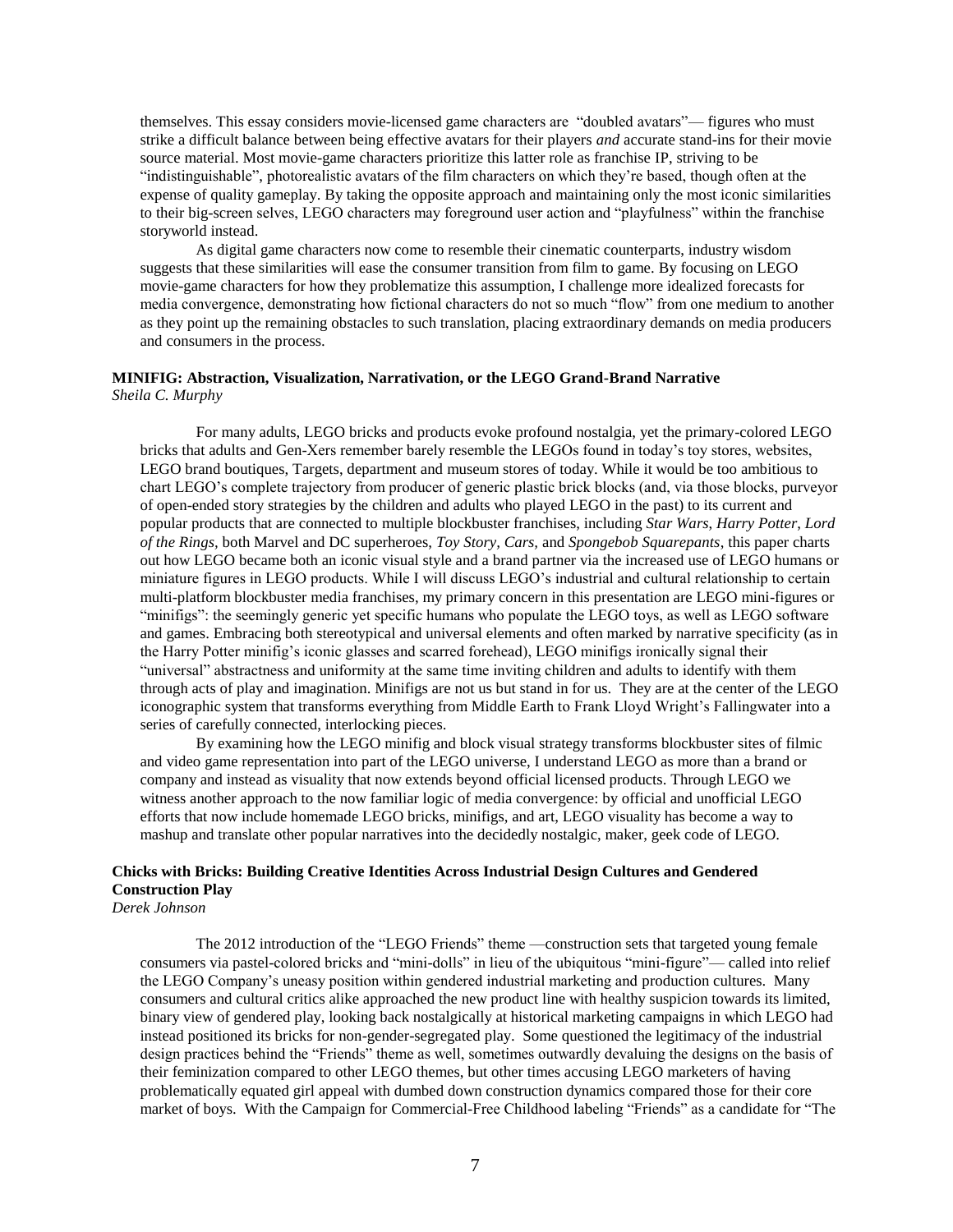Worst Toy of the Year", both LEGO's industrial marketing and the creative ideals by which it was devalued were repeatedly defined by the politics of gender identity.

This chapter therefore considers this controversy over gendered construction play to explore how the industrial design and production of culture is made meaningful through gender, and specifically, how "creativity" functions as an identity marker tied intersectionally to social and cultural hierarchies. Drawing from media production studies paradigms (Havens, 2007; Caldwell, 2008; Mayer, 2011), this essay seeks to understand the beliefs, rituals, and identities that underwrite patterns of media industry and work; unlike much production research, however, this chapter triangulates producers' mediated claims about creative work with competing popular discourses that render industrial practices and logics alternatively meaningful, considering how the gendered imaginations of worker, consumer, creativity, and market are all mutually intertwined and coconstituted. After briefly reviewing the industrial economies behind LEGO's gender-defined appeals, this chapter examines the popular discourses that surrounded the announcement of the theme and its initial product releases. This reception was not just a response to product, but also a mediated attempt to position the production process within (or in opposition to) imaginative frames of gender, marketing, and creativity. From here, the essay considers the managed self-disclosures of LEGO workers themselves, examining promotional statements —and silences— that legitimated the production of LEGOs for and by girls, particularly insofar as creative identities were deployed to describe both professional work and young girls' building practice. Just as consumers situated LEGO marketers and designers within a gendered imaginary of creativity, so too did LEGO's production narratives position LEGO play in those terms. Ultimately, this LEGO case study offers insight into how the creative identities of cultural production are marketed and imagined in gendered terms, as well as how the gendered creative work identities we seek to understand in production research might be equally located in amateur sites of play as in industrial sites of labor.

Works Cited above: Caldwell, John (2008), *Production Culture: Industrial Reflectivity and Critical Practice in Film and Television*. Durham: Duke University Press. Havens, Tim (2007), "Universal Childhood: The Global Trade in Children's Television and Changing Ideals of Childhood," *Global Media Journal* 6.10, http://lass.purduecal.edu/cca/gmj/sp07/gmj-sp07-havens.htm. Mayer, Vicki (2011), *Below the Line: Producers and Production Studies in the New Television Economy*. Durham: Duke University Press.

## **Myth Blocks: How LEGO Transmedia Configures and Remixes Mythic Structures in the Ninjago and Chima Themes**

*Lori Landay*

Ninjago, the successful LEGO theme that debuted in 2011, offers a fictional universe in which ninjas and senseis battle evil skeletons and snakes with weapons empowered by the four elements Fire, Ice, Earth, and Lightning. The carefully constructed history and geography of Ninjago, like the narratives underpinning the Legends of Chima, the LEGO theme introduced in early 2013, takes aspects from Chinese and Japanese myth and legend and shapes them into pieces of mythic structure as if they were the mythic manifestations of LEGO blocks, "myth blocks" which can be reconfigured in various ways in the narratives. This essay examines the mythic structures formed by the myth blocks in the cartoon series, books, games, and toys, and explores how the different transmedial articulations of the mythic structures both encourage and limit play.

LEGO, like many other companies, develops both toys and narratives about the toys. This has been the trend since the 1984 deregulation lifted the Federal Communication Commission's ban on program-length commercials, and toys and cartoons, with accompanying fictional worlds, were produced simultaneously, or with the toys in advance of the cartoons. In today's transmedial martketplace, the narratives are told through cartoons, card games, board games, mobile apps, on-line games, video games on every platform, books, posters, information on the website and LEGO magazine, music and music video, character guides, as well as the through the play possible with the toys (which, having specific shapes and purposes, are not as open-ended as the original LEGO blocks) and fan-created animations, wikis, and other forms. Ninjago and The Legends of Chima borrow freely from Chinese and Japanese myth, legend, and belief systems to tap into deeply resonating ideas that both complement and challenge "Western" heroic tropes.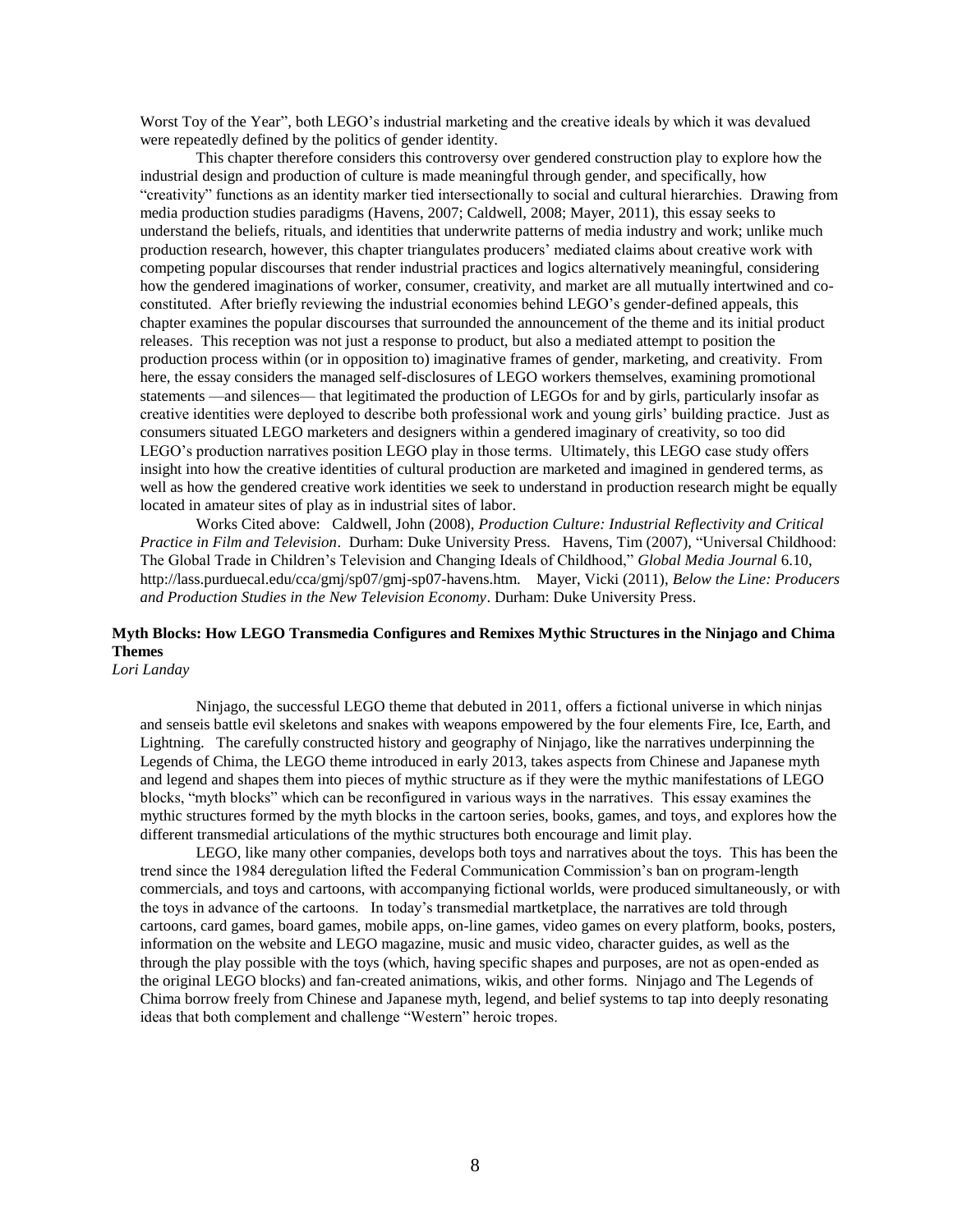### **The Virtualization of LEGO**

*Kevin Schut*

What is a brick when it is only an image of a brick? LEGO has long been popular as a physical toy, but today is almost as famous for its video game versions. Although LEGO-branded games date back to the late 1990s, those paired with blockbuster movie licenses like Star Wars and Indiana Jones have enjoyed huge sales and critical acclaim. But what happens to a toy when it becomes a game—and especially a computerized game? This chapter applies the insights of media ecology theory and game studies theory to consider the implications of the video game medium on the potential meanings of LEGO. Specifically, the chapter will focus on the virtualization of physical toys, and the overlay of well-known plots on playthings that have little inherent linear narrative.

### **Bright Bricks, Dark Play: On the Impossibility of Studying LEGO** *Seth Giddings*

It is universally recognized that the pleasures of LEGO do not end once the instructions in a particular set have been followed and the model depicted on the box is accurately realized. Generations of children have – just as the manufacturers intended – pulled apart the pristine model and begun again, making new vehicles, environments and creatures. The new set joins the larger box of LEGO already owned, and is mixed and hybridized. This hybridization has become particularly evident in recent decades where licensed and themed sets (space, homes, Star Wars, Harry Potter, etc.) and their specific colors, decals, and shapes get jumbled and repurposed.

But if the vast majority of time spent playing with LEGO does not follow the instructions, how can it be studied? These emergent worlds are almost never preserved, displayed, or photographed. Their dynamics are often as much to do with the play of construction, the narratives or scenarios the children conjure up as bricks are connected and moved. Moreover, this kind of play is more likely to be pursued without adult attention – once any necessary help with the instructions has been offered, adults will happily leave children to their engrossed activity, paying little or no attention to the nature of this play. Like the dark matter that constitutes the bulk of the universe, but which cannot as yet be detected or examined, this dark play constitutes the reality of LEGO as lived and played. This chapter will acknowledge the impossibility of fully accounting for LEGO play, but it will offer some approaches to it, some hints at this lost multitude of transitory gameworlds and constructions. Through ethnographic studies of contemporary play and memory-work with older children and adults, it will trace particular instances of the interactions between the materiality of LEGO and the phantasmagoric worlds of play it affords.

# **D.I.Y. Disciplinarity: Assembling LEGO Studies for the Academy**

*Jason Mittell*

LEGO is an inherently unstable object of academic analysis, able to be fashioned and rebuilt to fit into a number of contexts. While the last thing the academy needs is another subfield of "Something Studies", thinking about how the study of LEGO fits into and spans across various disciplines highlights the importance of tackling new cultural objects to keep boundaries fluid and scholarly muscles limber. In this reflective piece, the author reads the range of essays in this volume through the lens of academic disciplines, asking what do various interdisciplinary fields like media studies, game studies, childhood studies, and object studies —not to mention more traditional disciplines like history, economics, and sociology— bring to the table in our understanding of LEGO. Through this exploration of the various ways to approach the topic, Mittell argues that ordinary, but flexible, cultural objects like LEGO provoke an essential rupture in disciplinary thinking, highlighting why such topics are so valuable to proving the worth of thinking across academic boundaries, methodologies, and traditions.

### **Appendix: Annotated Resource Guide for LEGO Scholarship**

This annotated guide lists books, websites, videos, and other resources useful to the scholarly investigation of LEGO and all its attendant history and phenomena.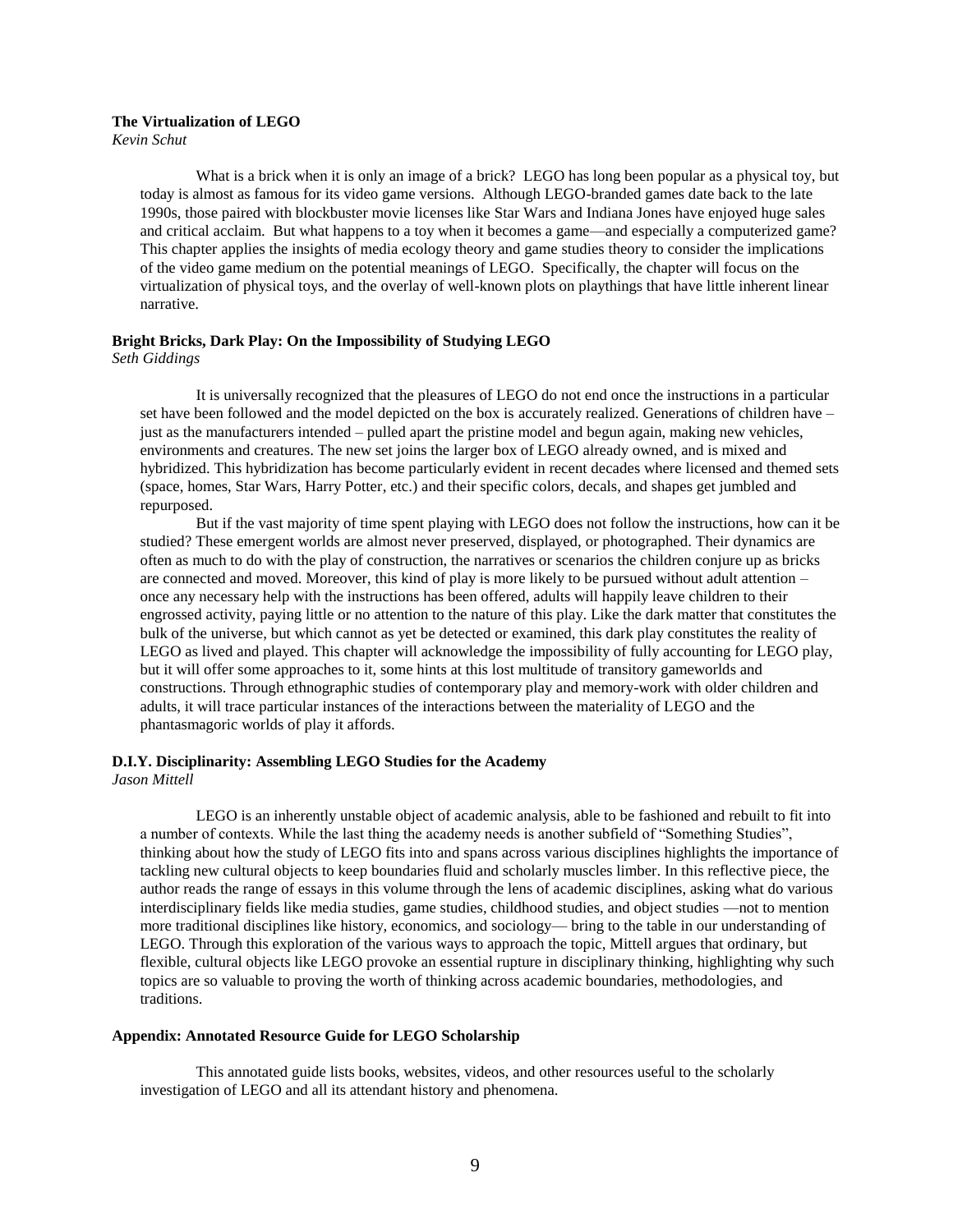### **About the Contributors**

**Jessica Aldred** is a postdoctoral research fellow at the Université de Montréal, where she holds a grant from Canada's Social Sciences and Humanities Research Council. Jessica's research focuses upon digital character animation, the growing intersections between cinema and video games in the age of media convergence, and what is at stake when characters are translated from cinema into digital games. Her work has been published in *Animation*, *An Interdisciplinary Journal*, *Games and Culture*, and *The Oxford Handbook for Sound and Image in Digital Media*.

**Robert Buerkle** is a professor at Chapman University and the University of Southern California, and has previously taught at the University of Pittsburgh, Loyola Marymount University, and Columbia College Hollywood. He received his doctorate from USC, where his dissertation examined the discursive role of avatars in video game narration. He has additionally written for *The Escapist*, worked with EA Games, and worked in feature film postproduction.

**Ed Diment** has been an avid fan over LEGO for nearly 40 years. Prior to joining Bright Bricks as co-owner and Director, he had pursued a career as an analytical consultant for fifteen years. During this time, Ed was also renowned as a LEGO artist, builder, and fan both in the UK and Internationally. Even before joining the company, Ed's LEGO creations had been to dozens of shows and displayed around the world, with breathtaking models often of epic proportions. Ed has a reputation for building big, but at the same time paying attention to detail. Ed joined Bright Bricks in August 2011 and moved to being full-time with the company from April 2012. Since then, Ed has taken the lead on such projects as the Giant 3m Osprey Handbag, the Minifig Scale model of the Polarcus Alima oceanographic research ship, and the working Rolls Royce Trent 1,000 jet engine using over 150,000 LEGO bricks and with a 1.5m diameter fan disk. Ed's motto is: "if it exists in reality or in your imagination, we can build it out of LEGO!" Ed's educational background is in business, IT, and finally, statistics. Ed lives in Hampshire with wife, and fellow LEGO enthusiast, Annie and their two cats.

**Seth Giddings** teaches theory and practice of digital media in the Department of Creative Industries at the University of the West of England, Bristol. He is co-author of *New Media: A Critical Introduction*, (2nd edition: 2009), and editor of *The New Media and Technocultures Reader* (2011), both from Routledge. [seth.giddings@uwe.ac.uk]

**Christopher Hanson** is an Assistant Professor of English at Syracuse University and he teaches courses in new media, television, games, and genre. Chris previously worked as a Visiting Lecturer in the Screen Arts and Cultures department at the University of Michigan in Ann Arbor. He received his MA and Ph. D. in Critical Studies at the University of Southern California (USC) School of Cinematic Arts and his work has appeared in *Quarterly Review of Film and Video*, *Film Quarterly*, and *Spectator*.

**Derek Johnson** is Assistant Professor of Media and Cultural Studies at the University of Wisconsin – Madison. His research focuses on media production cultures, with a particular interest in how creative identities are constructed, managed, and imagined in opposition to dominant cultural hierarchies. He is the author of *Media Franchising: Creative License and Collaboration in the Culture Industries* (NYU Press, 2013) and the co-editor of *A Companion to Media Authorship* (Wiley-Blackwell, 2013).

**Lars Konzack** is an Associate Professor at The Royal School of Library and Information Science in Denmark. He has an M. A. in information science and a Ph. D. in Multimedia. He is working with subjects such as ludology, game analysis and design, geek culture, and sub-creation. He has, among others things, published "Computer Game Criticism: A Method for Computer Game Analysis" (2002), "Rhetorics of Computer and Video Game Research" (2007), "Video Games in Europe" (2007), and "Philosophical Game Design" (2008).

**Michael Lachney** is a doctoral student in the Science and Technology Studies department at the Rensselaer Polytechnic Institute. His research and pedagogical practices focus on the intersections of new media literacies, STEM education, popular culture, and critical pedagogy. Michael's recent work has been featured on the DMLcentral blog and in the 2012 edited collection *Fan Culture: Theory/Practice.*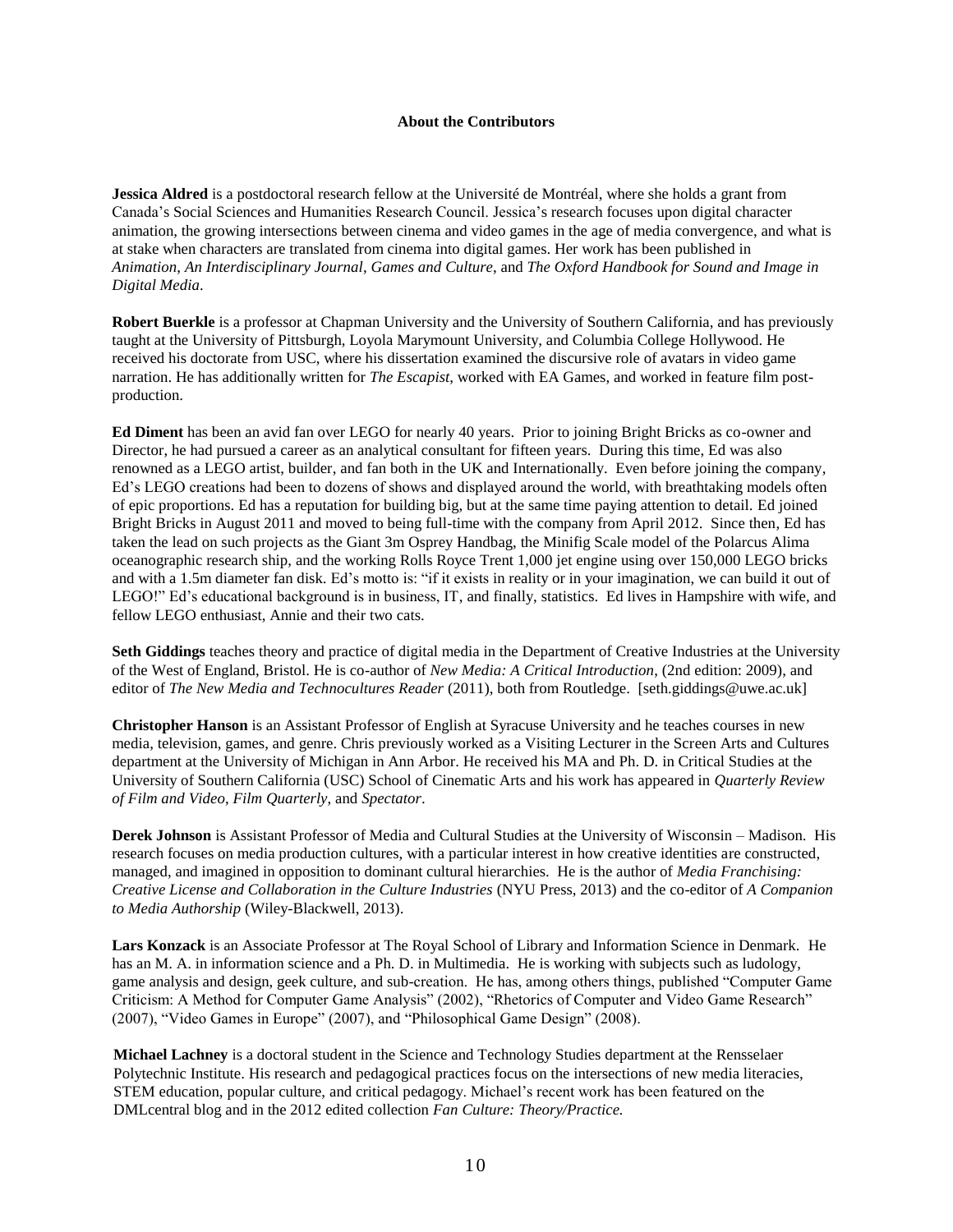**Lori Landay**, Professor of Cultural Studies at Berklee College of Music, is an interdisciplinary scholar and new media artist exploring the making of visual meaning in twentieth- and twenty-first-century culture. She is the author of two books, *I Love Lucy* (2010) and *Madcaps, Screwballs, and Con Women: The Female Trickster in American Culture* (1998), and articles on virtual worlds, digital narrative, silent film, television culture, and other topics. Her creative work includes animation, graphic design, creative documentary, machinima, interactive virtual art installations, and music video. Her current project combines critical and creative work to explore subjectivity, presence, and the "virtual kino-eye" in interactive media, continuing the inquiry begun during her NEH Enduring Questions Grant for "What is Being?" in 2010-2012.

**Jason Mittell** is Associate Professor of American Studies and Film & Media Culture at Middlebury College. He is the author of *Genre and Television: From Cop Shows to Cartoons in American Culture* (Routledge, 2004), *Television and American Culture* (Oxford University Press, 2009), and *Complex Television: The Poetics of Contemporary Television Storytelling* (New York University Press, forthcoming), and co-editor of *How to Watch TV* (NYU Press, forthcoming). He writes the blog *Just TV*.

**Sheila C. Murphy** is an Associate Professor of Screen Arts and Cultures at the University of Michigan. Her scholarly work focuses upon new media, especially video game history, Internet culture, and media convergence. She is the author of *How Television Invented New Media* (Rutgers UP, 2011).

**Bob Rehak** is an Assistant Professor in the Department of Film and Media Studies at Swarthmore College. His scholarship has appeared in the journals *Film Criticism*, *Cinema Journal*, and the *Journal of Fandom Studies*, as well as in the edited collections *The Video Game Theory Reader*, *Videogame/Player/Text*, and the second edition of *The Cybercultures Reader*. His book-length study of special effects in transmedial blockbuster franchises is forthcoming from NYU Press, and he is currently researching a follow-up project on fantastic-media objects.

**Mark Sample** is an Associate Professor in the Department of English at George Mason University. His research focuses on contemporary fiction, electronic literature, and videogames. He is the co-author of *10 PRINT CHR\$(205.5+RND(1)); :GOTO 10* (MIT Press, 2013).

**Nathan Sawaya** is a New York-based artist who creates awe-inspiring works out of some of the most unlikely things. His art focuses on large-scale sculptures using only toy building blocks: LEGO bricks to be exact. Sawaya was the first artist to ever take LEGO in to the art world. For years, Sawaya's touring exhibition, *The Art of the Brick,* has entertained and inspired art lovers and enthusiasts. Now, with multiple exhibitions touring North America, Asia, and Australia, Sawaya is inspiring millions around the globe. Each exhibition focuses on LEGO as an art medium. The creations, constructed from nearly one million pieces, were built from standard bricks beginning as early as 2000. In 2011, CNN named *The Art of the Brick* one of the top 12 must-see exhibitions in the world. Born in Colville, Washington, and raised in Veneta, Oregon, Sawaya's childhood dreams were always fun and creative. He drew cartoons, wrote stories, perfected magic tricks, and, of course, also played with LEGO. His days were filled with imagination. When it came time for college, Sawaya moved to New York City and attended NYU. He attended NYU School of Law and became an attorney. But soon he realized he would rather be sitting on the floor expressing himself with LEGO bricks, than sitting in a boardroom negotiating contracts. It was then that Sawaya rediscovered his beloved LEGO bricks and indulged his inner child to create what many believe is a new art revolution using LEGO as an art medium. Today Sawaya has more than 2.5 million colored bricks in his New York art studio. His work is obsessively and painstakingly crafted and is both beautiful and playful. Sawaya's ability to transform LEGO bricks into something new, his devotion to scale and color perfection, the way he conceptualizes the action of the subject matter, enables him to elevate an ordinary toy to the status of fine art. Sawaya's art form takes shape primarily in three-dimensional sculptures and oversized portraits. He continues to create daily with the brick medium while accepting commission work from around the world. Lately, Sawaya has been leaving his mark with his own form of street art. Dubbed "Hugman", Nathan has placed hundreds of these 15-inch tall LEGO figures hugging such things as sign posts, bicycle racks, and park bench legs around the world. For more information about Nathan Sawaya and his artwork, visit www.brickartist.com.